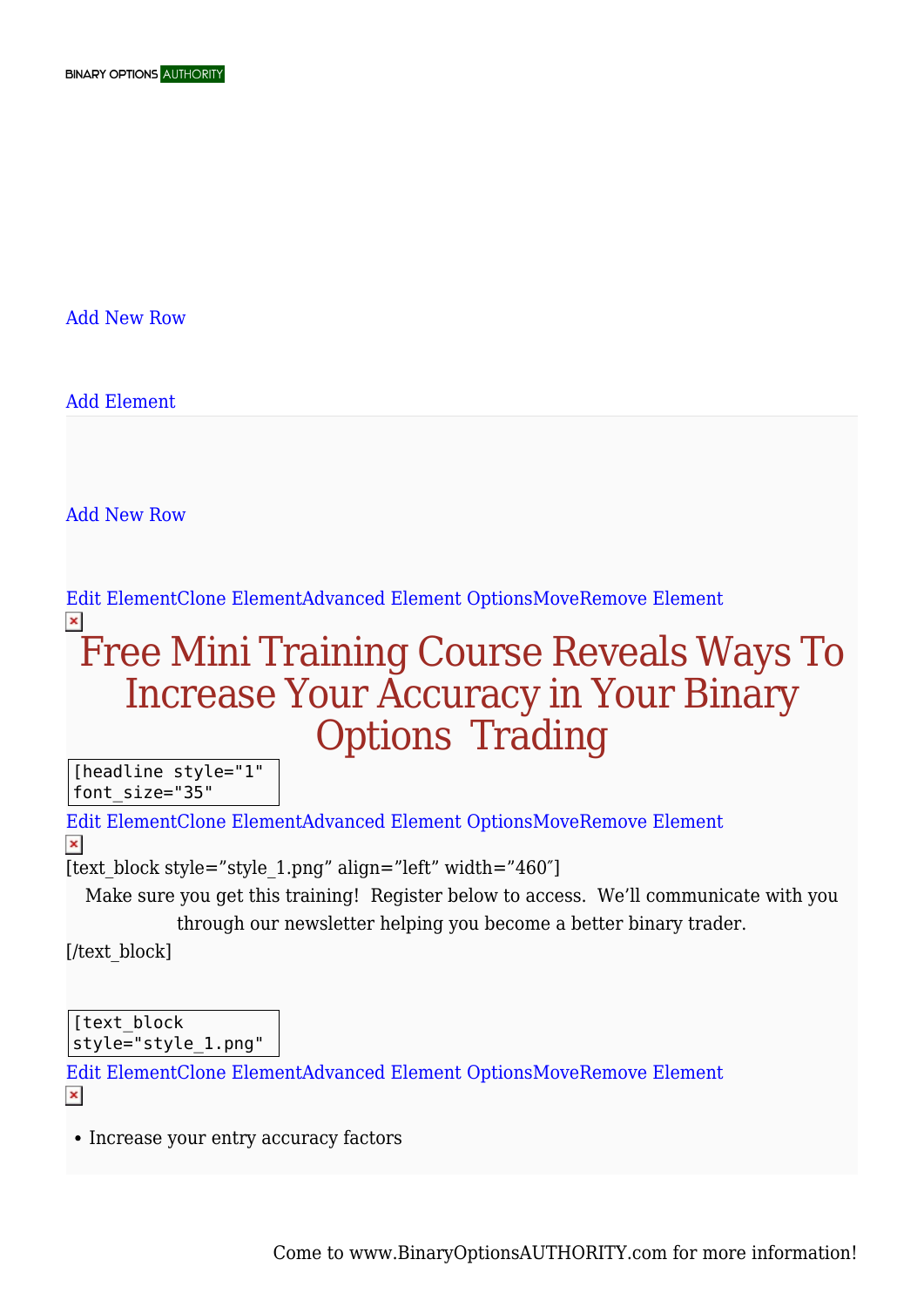- Reduce, elimiate lower probability, weak trade setups
- Purposely work to increase your average winning percentage
- Find out exact reasons why you've been losing and how to fix them
- Discover the secret leaches that have been draining your profitablity and how to end them
- Learn the ways to trade for netting out profits
- How to run your binary options trading as a serious business that nets out serious profits

[bullet block style="size-16"

[Add Element](#page--1-0) [Edit ElementClone ElementAdvanced Element OptionsMoveRemove Element](#page--1-0)  $\pmb{\times}$ 

## [video\_player type="url"

[Edit ElementClone ElementAdvanced Element OptionsMoveRemove Element](#page--1-0)  $\pmb{\times}$ 

Register to access our free Maximum Accuracy Binary Options training:

[headline style="1" font\_size="25"

[Edit ElementClone ElementAdvanced Element OptionsMoveRemove Element](#page--1-0)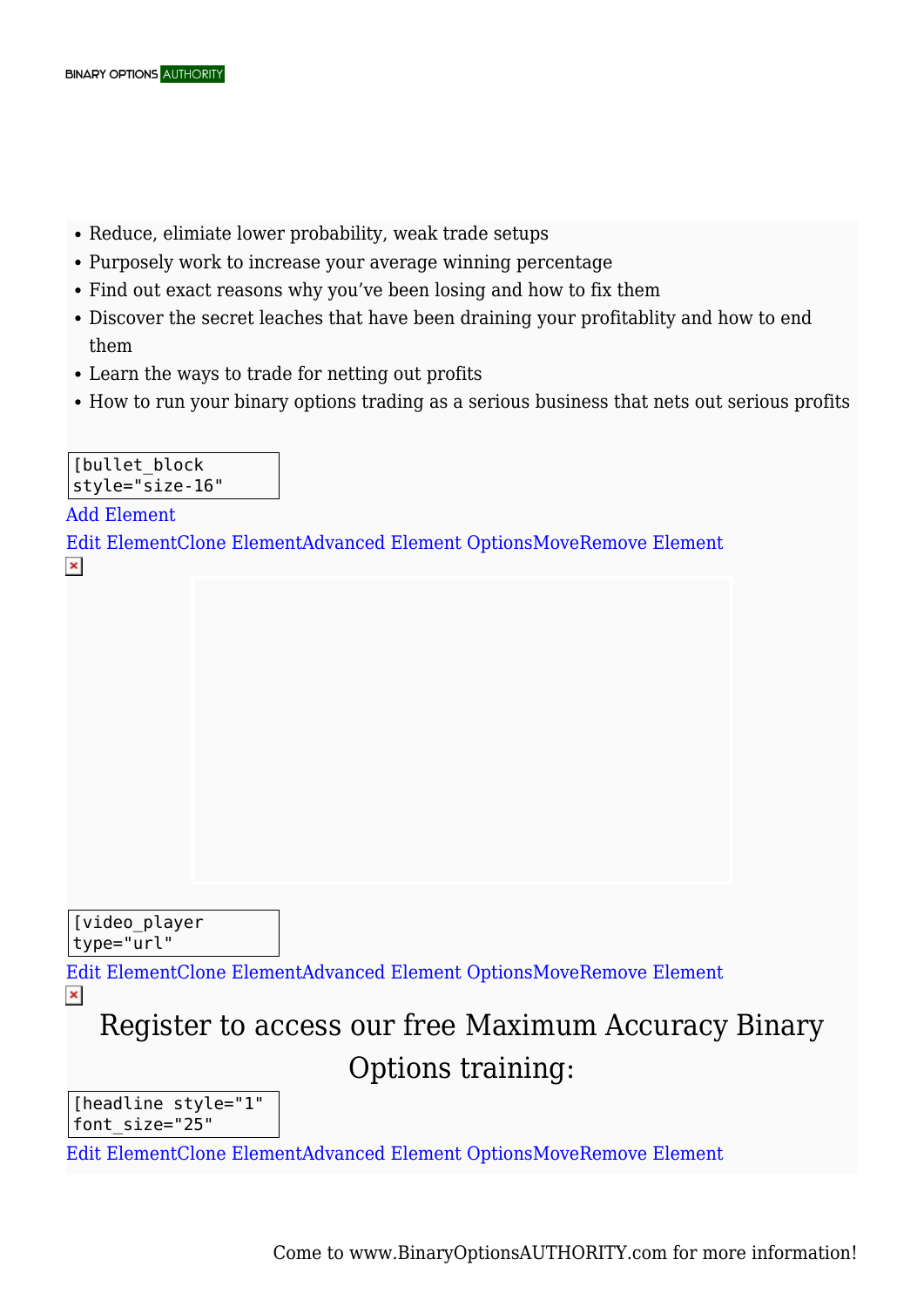Register Now

We value your privacy and would never spam you

| [optin_box<br>style="11"                               |
|--------------------------------------------------------|
| <form <br="" method="post">class="af-form-wrapp</form> |
| <div style="display:&lt;br&gt;none;"></div>            |
| <input <br="" type="hidden"/> name="meta_web_form_     |
| <input <br="" type="hidden"/> name="meta_split_id"     |
| <input <br="" type="hidden"/> name="listname"          |
| <input <br="" type="hidden"/> name="redirect"          |
| <p><input<br>type="hidden"</input<br></p>              |
| <input <br="" type="hidden"/> name="meta_message"      |
| <input <br="" type="hidden"/> name="meta_required"     |
| <p><input<br>type="hidden"</input<br></p>              |
| $<$ /p> $<$ /div>                                      |
| $<$ div<br>id="af-form-15436846                        |
| <div< td=""></div<>                                    |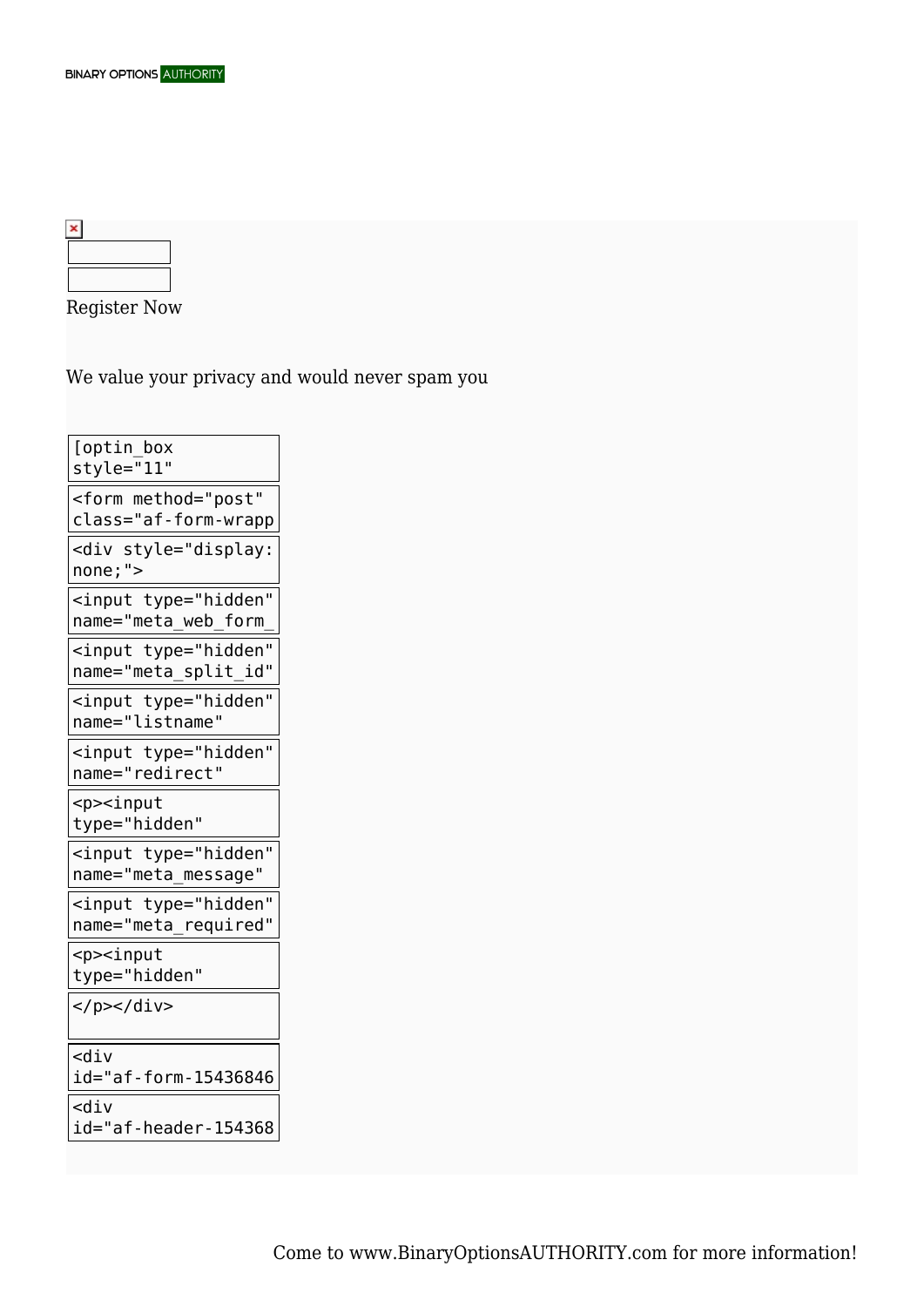| <div<br>class="bodyText"&gt;</div<br>     |
|-------------------------------------------|
| <p> </p>                                  |
|                                           |
|                                           |
| $\langle$ /div $\rangle$                  |
| $<$ div<br>id="af-body-15436846           |
| $<$ div                                   |
| class="af-element">                       |
| <label< td=""></label<>                   |
| class="previewLabel"                      |
| $<$ div<br>class="af-textWrap">           |
| $\leq$ input<br>id="awf field-974937      |
|                                           |
|                                           |
| <div< td=""></div<>                       |
| class="af-clear">                         |
| $\langle$ /div $\rangle$                  |
| <div< td=""></div<>                       |
| class="af-element">                       |
| <label<br>class="previewLabel"</label<br> |
| <div< td=""></div<>                       |
| class="af-textWrap">                      |
| $<$ /div>                                 |
| <div< td=""></div<>                       |
| class="af-clear">                         |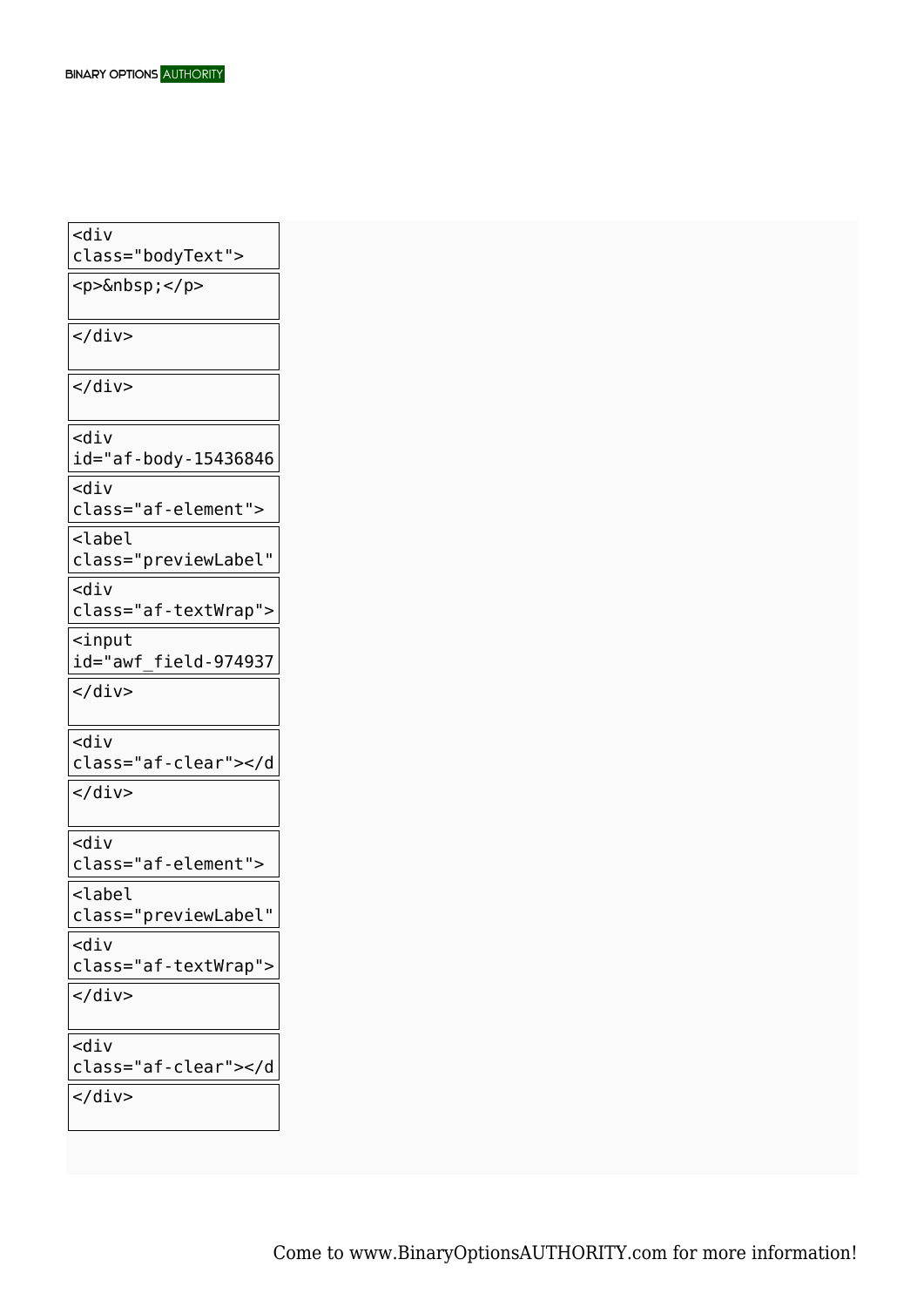<div class="af-element <input name="submit" id="af-submit-image- $\mathsf{ddiv}$ class="af-clear"></d  $\langle$ div $>$ <div class="af-element <p>We respect your <a title="Privacy <div class="af-clear"></d  $\langle$ div $>$ <div class="af-element  $<sub>p</sub>><sub>a</sub>$ </sub> href="https://www.aw  $<$ div class="af-clear"></d  $\overline{\left\langle \right\rangle}$  $\langle$ div $>$ <div id="af-footer-154368 4672" <div class="bodyText"> <p>&nbsp;</p>  $\langle$ div $>$  $\langle$ div $>$